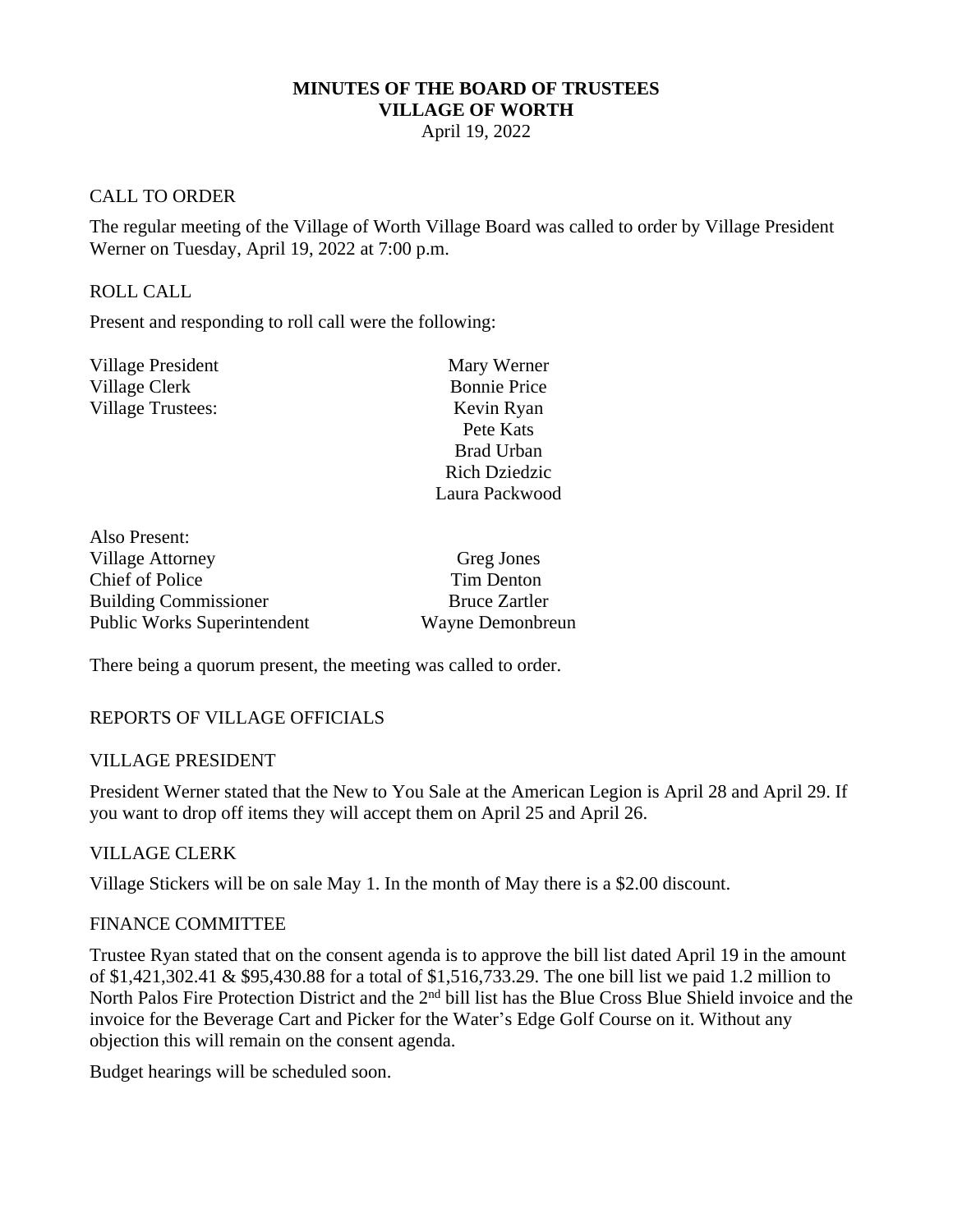Board of Trustees – Minutes April 19, 2022

# PUBLIC SAFETY

Trustee Kats submitted the Police Report for the month of March. The Worth Police have made 17 criminal arrests, logged 15,899 miles, and had 1,041 total events in the month of March.

# PUBLIC WORKS COMMITTEE/BEAUTIFICATION COMMITTEE

Trustee Urban stated that the Public Works had the chipper out because of the bad weather. President Werner stated that the trailer that was approved at the last meeting is not available, there is a different model and the price is \$2,000.00 more. Attorney Jones will have an ordinance for the next meeting approving this.

# BUILDING/LICENSING/ORDINANCES

Trustee Dziedzic stated that on the consent agenda is adopt Ordinance 2022-21 An Ordinance amending Section 7-4 of the Village of Worth Municipal Code to modify the Village's Water Rates. This was discussed at the last board meeting. Without any objection this will remain on the consent agenda.

Trustee Dziedzic stated that on the consent agenda is to adopt Ordinance 2022-22 An Ordinance amending Village of Worth Municipal Code Section 5-6A concerning Wholesale Establishments in the B1 Restricted Retail Business Zoning District. This did go in front of the REDB and came to us without a recommendation. Trustee Dziedzic asked that this be removed from the consent agenda and voted on separately.

Motion was made by Trustee Dziedzic seconded by Trustee Packwood to adopt Ordinance 2022-22 An Ordinance amending Village of Worth Municipal Code Section 5-6A concerning Wholesale Establishments in the B1 Restricted Retail Business Zoning District. A roll call followed. Ayes: A roll call followed. Ayes: (0). Nays: Trustee Ryan, Urban, Kats, Packwood, and Dziedzic (5). Absent: Muersch Jr. (1). Abstain: (0). Motion denied.

Trustee Dziedzic stated that on the consent agenda is to adopt Ordinance 2022-23 An Ordinance approving a Special Use Permit to operate a Wholesale Establishment at 6856 W. 111<sup>th</sup> Street, Worth, Illinois. This did go in front of the REDB and came to us without a recommendation. Trustee Dziedzic asked that this be removed from the consent agenda and voted on separately.

Motion was made by Trustee Dziedzic seconded by Trustee Urban to adopt Ordinance 2022-23 An Ordinance approving a Special Use Permit to operate a Wholesale Establishment at 6856 W. 111<sup>th</sup> Street, Worth, Illinois. A roll call followed. Ayes: A roll call followed. Ayes: (0). Nays: Trustee Ryan, Urban, Kats, Packwood, and Dziedzic (5). Absent: Muersch Jr. (1). Abstain: (0). Motion denied.

Trustee Dziedzic stated that on the consent agenda is to adopt Ordinance 2022-24 An Ordinance authorizing the disposal of personal property. Trustee Dziedzic stated this is for 2 vehicles that will be traded in. Without any objection this will remain on the consent agenda.

Cruise Nights will begin on May 2 at the Water's Edge Golf Course.

Commissioner Zartler submitted the building department report from the month of March. Commissioner Zartler stated that the total dollar amount collected in March 2021 was \$8,454.00, total administrative fees collected was \$1,230.00, and the building department issued 47 permits. The total dollar amount collected in March 2022 was \$25,462.00, total administrative fees collected was \$1,615.00, and the building department issued 40 permits.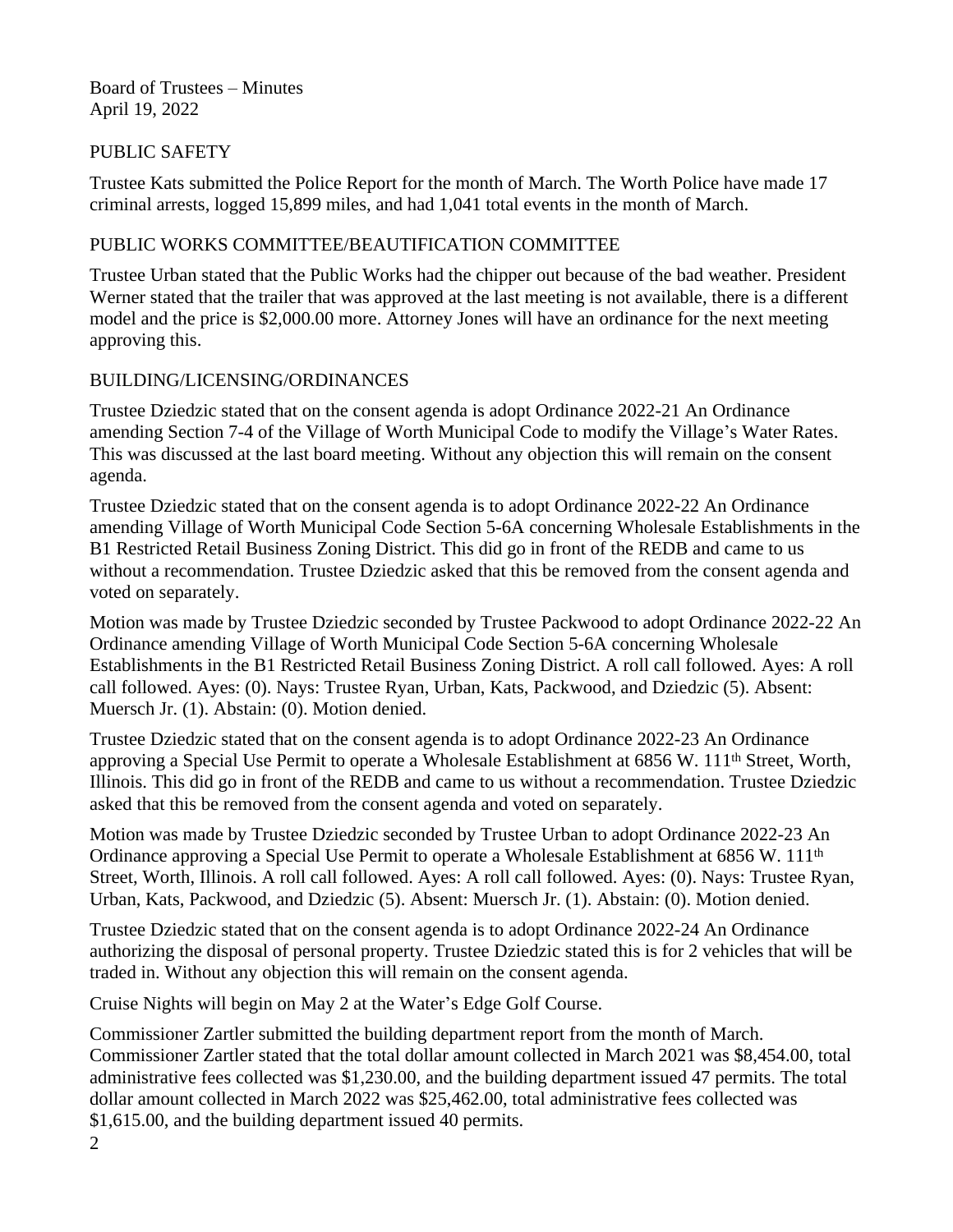Board of Trustees – Minutes April 19, 2022

## BUSINESS LICENSES

In the absence of Trustee Muersch Jr., President Werner stated that on the consent agenda is to approve business license application request from business owner Yousef Husain to open Abu Aseel Sales Inc. DBA Abu Aseel located at 6856 W. 111<sup>th</sup> Street. This license is contingent upon having passed all inspections and being in compliance with all codes and ordinances. This is contingent upon the ordinances we cannot entertain this, wholesale is not allowed in the code book.

## GOLF COURSE

Trustee Packwood introduced Matt Roberts and Kevin Bollinger from Orion. Matt gave an update on the transition of course management to the board. They are working with the staff on the point of sales system. Working with Kelly Zabinski in finance, trying to make it more efficient. Working on the budget. The staff and department managers are in place. They have hired new staff for food and beverage and outside staff. Matt McDonald is very pleased with the course conditions. They are aerating the range. The fish fry has been extended until April 29. The new beverage cart and picker were delivered. We are working on getting golfers for the Senior League we have 24 players so far. The Ladies League has 12 golfers and we are still looking for more. We have eliminated Golf Now and that is good for the revenues as we get 100% of the online golf. The Finn Scooters will be delivered very soon. The scooters are programmed to turn off if the driver leaves the course.

# MOTION TO ESTABLISH THE CONSENT AGENDA

Motion was made by Trustee Packwood seconded by Trustee Dziedzic to establish the consent agenda. A roll call followed. Ayes: Trustee Ryan, Urban, Kats, Packwood, and Dziedzic (5). Nays: (0). Absent: Muersch Jr. (1). Abstain: (0). Motion carried

> Consent Agenda April 19, 2022

Approve the meeting minutes from April 5, 2022

Approve the executive meeting minutes from April 5, 2022

Approve the bill list dated April 19 in the amount of \$1,421,302.41 & \$95,430.88 for a total of \$1,516,733.29

Adopt Ordinance 2022-21 An Ordinance amending Section 7-4 of the Village of Worth Municipal Code to modify the Village's Water Rates

Adopt Ordinance 2022-22 An Ordinance amending Village of Worth Municipal Code Section 5-6A concerning Wholesale Establishments in the B1 Restricted Retail Business Zoning District Removed from Consent Agenda and voted on separately

Adopt Ordinance 2022-23 An Ordinance approving a Special Use Permit to operate a Wholesale Establishment at 6856 W. 111<sup>th</sup> Street, Worth, Illinois Removed from Consent Agenda and voted on separately

Adopt Ordinance 2022-24 An Ordinance authorizing the disposal of personal property

Approve business license application request from business owner Yousef Husain to open Abu Aseel Sales Inc. DBA Abu Aseel located at 6856 W. 111<sup>th</sup> Street. This license is contingent